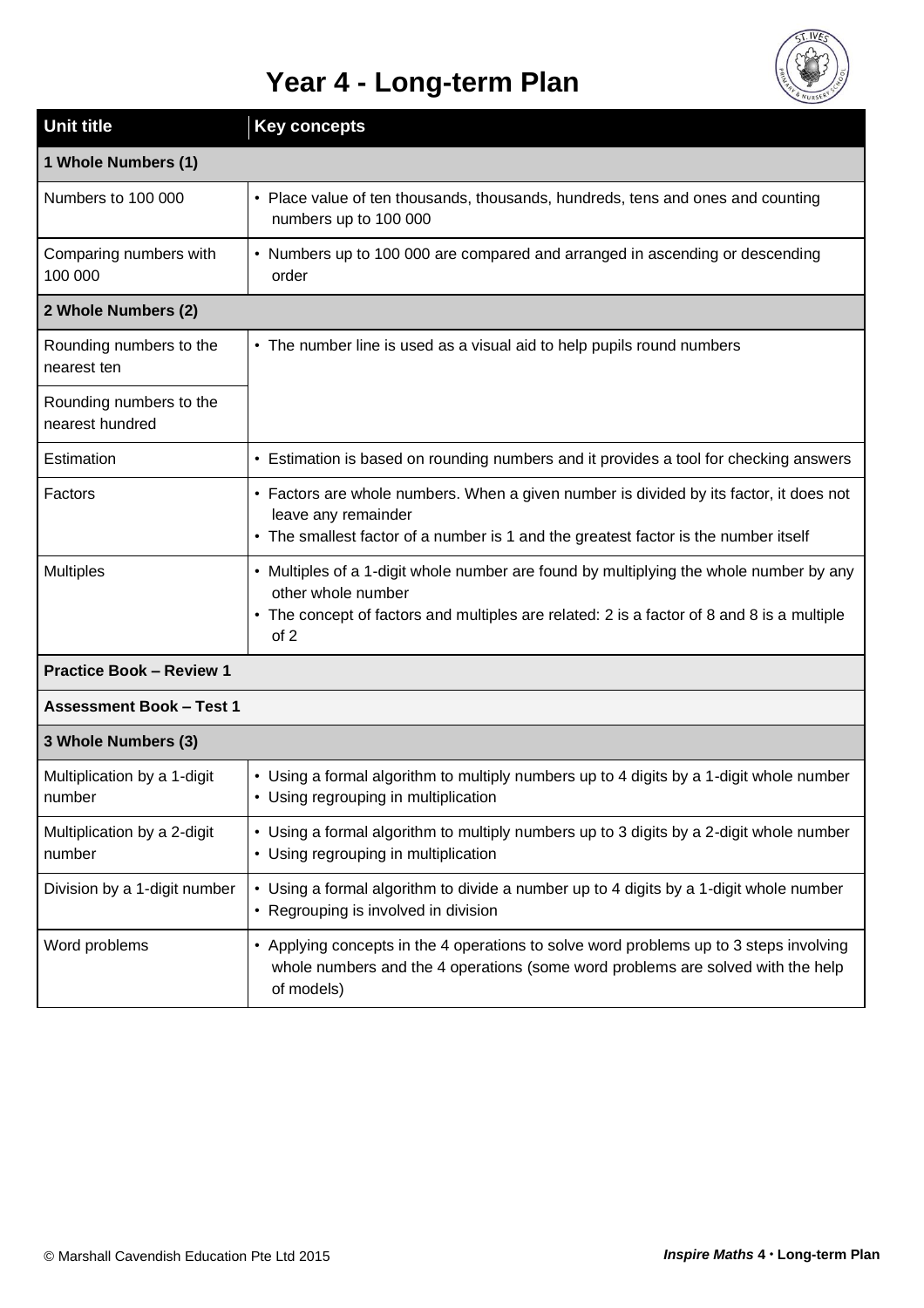

| <b>4 Tables and Line Graphs</b>                |                                                                                                                                                                                                                                                                                         |  |
|------------------------------------------------|-----------------------------------------------------------------------------------------------------------------------------------------------------------------------------------------------------------------------------------------------------------------------------------------|--|
| Presenting and interpreting<br>data in a table | • Data involving two variables is presented in a table                                                                                                                                                                                                                                  |  |
| More tables                                    | • A variable may be sub-classified into two or more sub-variables (E.g. 'Number of                                                                                                                                                                                                      |  |
| Line graphs                                    | children' can be further classified into 'Number of boys' and 'Number of girls')                                                                                                                                                                                                        |  |
| <b>Practice Book - Review 2</b>                |                                                                                                                                                                                                                                                                                         |  |
|                                                | Assessment Book - Test 2, Challenging Problems 1, Check-up 1                                                                                                                                                                                                                            |  |
| <b>5 Fractions</b>                             |                                                                                                                                                                                                                                                                                         |  |
| Mixed numbers                                  | • A mixed number is made up of a whole number and a proper fraction<br>• A proper fraction is a part of a whole<br>• A proper fraction is a number between 0 and 1                                                                                                                      |  |
| Improper fractions                             | • In an improper fraction, the numerator is equal to or greater than the denominator<br>• An improper fraction is a number equal to or greater than 1<br>• Improper fractions are extensions of proper fractions                                                                        |  |
| Conversion of fractions                        | • A mixed number and an improper fraction can represent the same number                                                                                                                                                                                                                 |  |
| Adding and subtracting<br>fractions            | • Two fractions are related when the denominator of one fraction is a multiple of the<br>denominator of the other fraction<br>• Two or more related fractions can be converted to equivalent fractions with<br>denominators equal to that of the fraction with the greatest denominator |  |
| Fractions of a set                             | • A fraction is part of a set                                                                                                                                                                                                                                                           |  |
| Word problems                                  | • Application of the concepts of a fraction as part of a whole and part of a set                                                                                                                                                                                                        |  |
| <b>6 Angles</b>                                |                                                                                                                                                                                                                                                                                         |  |
| Understanding angles<br>(Naming angles)        | • An angle is an amount of turning and not the amount of space                                                                                                                                                                                                                          |  |
| Understanding angles<br>(Measuring angles)     | • Angles are named as $\angle$ ABC or $\angle$ a                                                                                                                                                                                                                                        |  |
| Drawing angles to 180°                         | • Drawing angles up to 180°                                                                                                                                                                                                                                                             |  |
| Turns and right angles                         | • A right angle (a quarter turn) is 90°, 2 right angles (a half turn) is 180°, 3 right angles<br>(a three-quarter turn) is 270° and 4 right angles (a complete turn) is 360°                                                                                                            |  |
| 8-point compass                                | • Know the directions: north (N), south (S), east (E), west (W), north-east (NE),<br>north-west (NW), south-east (SE), south-west (SW)                                                                                                                                                  |  |
| <b>Practice Book - Review 3</b>                |                                                                                                                                                                                                                                                                                         |  |
| <b>Assessment Book - Test 3</b>                |                                                                                                                                                                                                                                                                                         |  |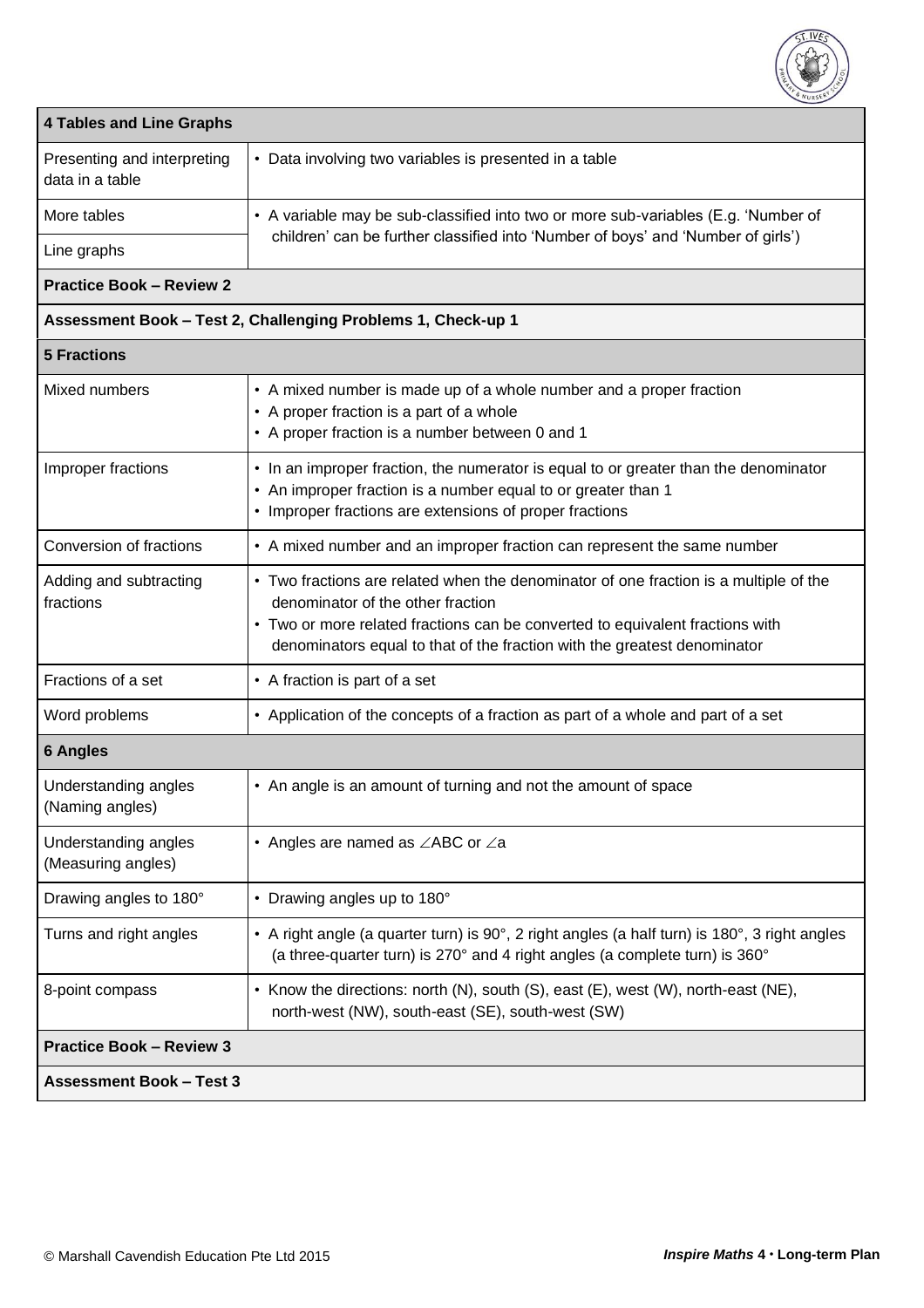

| <b>7 Perpendicular and Parallel Lines</b> |                                                                                                                                                                                                                              |  |
|-------------------------------------------|------------------------------------------------------------------------------------------------------------------------------------------------------------------------------------------------------------------------------|--|
| Drawing perpendicular lines               | • Perpendicular lines meet or intersect at right angles                                                                                                                                                                      |  |
| Drawing parallel lines                    | • Parallel lines never meet<br>• The perpendicular distance between a pair of parallel lines is equal at every point on<br>the lines                                                                                         |  |
| Horizontal and vertical lines             | • A horizontal line is a line on level ground or parallel to the level ground<br>• A vertical line is a line perpendicular to the level ground                                                                               |  |
| <b>8 Squares and Rectangles</b>           |                                                                                                                                                                                                                              |  |
| Squares and rectangles                    | • A square is a four-sided shape in which all the sides are equal and all the angles are<br>right angles<br>• A rectangle is a four-sided shape in which the opposite sides are equal and all the<br>angles are right angles |  |
| More on squares and<br>rectangles         | • Properties of squares (all the sides are equal and each angle $= 90^\circ$ ) and rectangles<br>(opposite sides are equal and each angle = 90°)                                                                             |  |
| <b>Practice Book - Review 4</b>           |                                                                                                                                                                                                                              |  |
| <b>Practice Book - Revision 1</b>         |                                                                                                                                                                                                                              |  |
|                                           |                                                                                                                                                                                                                              |  |
|                                           | Assessment Book - Test 4, Challenging Problems 2, Check-up 2                                                                                                                                                                 |  |
| 9 Decimals (1)                            |                                                                                                                                                                                                                              |  |
| Understanding tenths                      | • The first decimal place represents tenths<br>$\cdot$ 10 tenths = 1 one                                                                                                                                                     |  |
| Understanding hundredths                  | • The second decimal place represents hundredths<br>$\cdot$ 10 hundredths = 1 tenth                                                                                                                                          |  |
| Understanding<br>thousandths              | • The third decimal place represents thousandths<br>$\cdot$ 10 thousandths = 1 hundredth                                                                                                                                     |  |
| Comparing decimals                        | • Decimals form part of the base-ten system of numeration                                                                                                                                                                    |  |
| Rounding decimals                         | • Between two consecutive whole numbers, there are 10 tenths<br>• Between two consecutive tenths, there are 10 hundredths<br>• Between two consecutive hundredths, there are 10 thousandths                                  |  |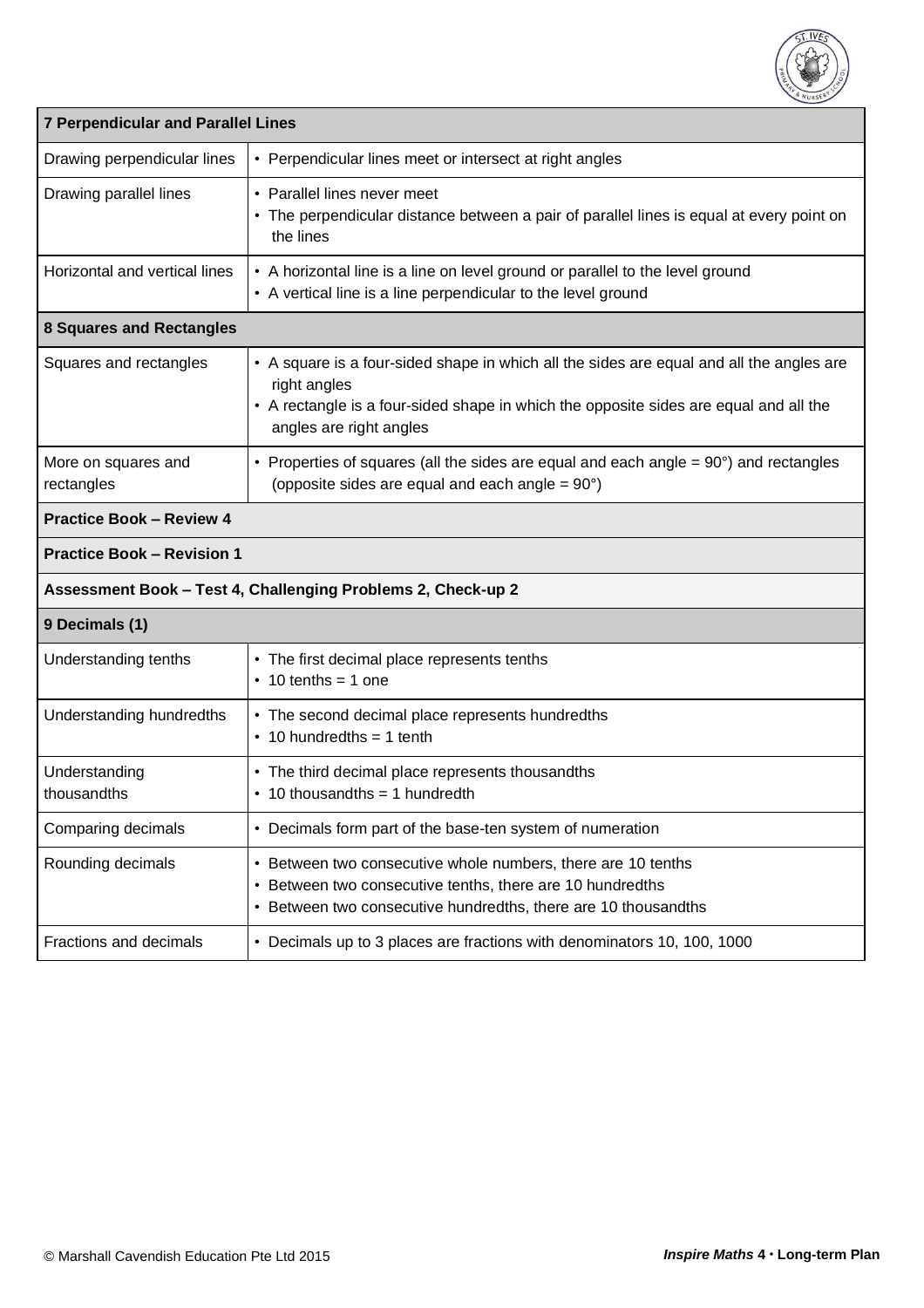

| 10 Decimals (2)                                              |                                                                                                                                                                                                                                                                                                                                   |  |
|--------------------------------------------------------------|-----------------------------------------------------------------------------------------------------------------------------------------------------------------------------------------------------------------------------------------------------------------------------------------------------------------------------------|--|
| Addition                                                     | Addition of decimals can be interpreted as:<br>• combining two or more quantities into one<br>• the enlargement of a quantity, i.e. increasing the amount in the quantity<br>• comparison of a quantity with another, i.e. one quantity has a certain amount more<br>than the other                                               |  |
| Subtraction                                                  | Subtraction of decimals can be interpreted as:<br>• taking away part of a quantity<br>• finding the missing part of a quantity given the whole and the other part<br>• comparison, i.e. the difference between two quantities<br>• complementary addition, i.e. how much must be added to a quantity to give another              |  |
| Word problems                                                | • Application of the concepts of addition and subtraction of decimals to solving word<br>problems                                                                                                                                                                                                                                 |  |
| Multiplication                                               | Multiplication of a decimal by a whole number can be interpreted as:<br>• repeated addition of the decimal<br>$\cdot$ comparison of one quantity with another, i.e. one quantity is $n$ times as much as the<br>other                                                                                                             |  |
| <b>Division</b>                                              | Division of a decimal by a whole number can be interpreted as:<br>• sharing equally, i.e. dividing the decimal into a number of equal groups. The number<br>of groups is determined by the divisor<br>• grouping equally, i.e. dividing the set into groups of equal size. The size of each<br>group is determined by the divisor |  |
| <b>Estimation of decimals</b>                                | • Application of rounding concepts and mental calculation strategies                                                                                                                                                                                                                                                              |  |
| Word problems                                                | • Application of the concepts of multiplication and division of a decimal by a whole<br>number to solving word problems                                                                                                                                                                                                           |  |
| <b>Practice Book - Review 5</b>                              |                                                                                                                                                                                                                                                                                                                                   |  |
| 11 Time                                                      |                                                                                                                                                                                                                                                                                                                                   |  |
| Seconds                                                      | • A second is a unit of measurement of time<br>$\cdot$ 60 seconds = 1 minute                                                                                                                                                                                                                                                      |  |
| 24-hour clock                                                | • Time can be expressed using the 12-hour or the 24-hour clock notation<br>• Duration can be measured in hours and minutes                                                                                                                                                                                                        |  |
| Assessment Book - Test 5, Challenging Problems 3, Check-up 3 |                                                                                                                                                                                                                                                                                                                                   |  |

 $\mathsf{r}$